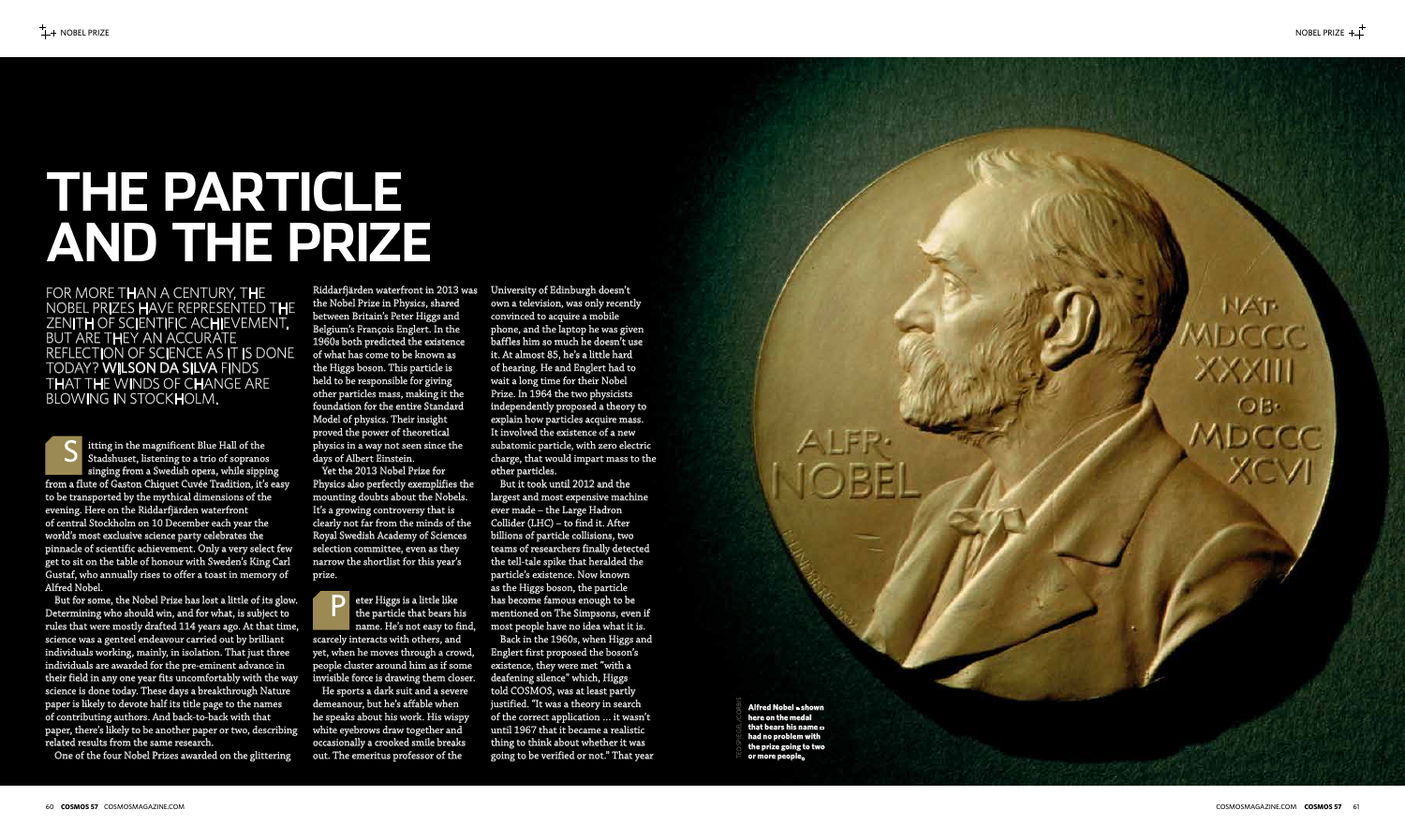



American physicists Steven Weinberg and Sheldon Glashow and the late Pakistani physicist Abdus Salam proposed another theory that put the Higgs boson at its centre. Their theory unified the weak force, which describes some types of radiation, and the electromagnetic force, in what was dubbed the "electroweak theory". They also predicted two new types of particle known as W and Z bosons. The unified theory won them the Nobel Prize for Physics in 1979. Four years later, the trio's work was validated when W and Z bosons were detected by the particle accelerator called the Super Proton Synchrotron built at CERN in Geneva.

The electroweak theory predicted three types of boson. Two had been found, leaving only the Higgs. The last vestiges of resistance among the physics community dissolved. The hunt to find the Higgs boson was

and received the recognition his role deserved? Higgs has no doubt, "The fact that [the Nobel committee] just stopped at two, to me, suggests that Robert Brout is being implicitly recognised as one of three who might have got it, had he been alive."

Many have been upset by the rule that winners must be living at the time of the announcement. Yet, this is a recent amendment. Before 1974, Nobel prizes were awarded posthumously twice – to United Nations Secretary-General Dag Hammarskjöld (1961 Nobel Peace Prize) and Swedish poet Erik Axel Karlfeldt (1931 Nobel Prize for Literature).

Even more problematic is the rule that a maximum of three people can share the prize. Three other physicists also made key contributions to the Higgs theory in 1964 – Gerald Guralnik, Tom Kibble

and Carl Hagen – and Kibble followed up with a paper in 1967 that Higgs calls "very influential". That paper, he believes, made Kibble worthy of sharing in the 2013 prize.

Hagen, now a professor of physics at the University of Rochester, believes the Swedish academy should have been less stringent about its rules. "I would have hoped that they would've found it in their heart of hearts to include all five of us." Kibble, an emeritus professor at Imperial College London, agrees, despite the fact that Higgs, Englert and Brout published their work a month or two earlier.

Is a restriction to three prizewinners still relevant in a world where major advances often can only be made with large teams of scientists? "The rule of three also reinforces the idea that science is carried out by a handful of

geniuses, toiling by themselves in ivory towers," *The Economist* notes in an editorial following the announcement of Englert and Higgs' elevation to the Nobel pantheon. "If that was ever true, it isn't now." These days, frontier science requires elaborate engineering, often with international teams. Papers with five or more authors are common in many disciplines. At CERN, the Higgs boson was finally unmasked by the ATLAS and CMS (the compact muon solenoid experiment) teams, each of which involves over 3,000 people from around the world. Each team constructed highly complex detectors to study proton collisions in the Large Hadron Collider, itself a mind-

well and truly on, culminating finally in the decision to construct the biggest, most expensive supercollider the world had ever seen, also at CERN. In a chain of events that reprised the discovery of the W and Z bosons three decades before, the Higgs was finally discovered in 2012 and celebrated at last with the 2013 Nobel Prize.

But tragedy lies beneath the celebration. Englert's Higgs boson paper was written with his friend and colleague Robert Brout, an American-born theoretical physicist who went on to make further noted contributions to particle physics. Like Englert he was a professor of physics at Université Libre de Bruxelles. But the 82-year-old New Yorker passed away in May 2011 – and that disqualified him from the Nobel Prize. Had Brout been alive, would he have made the lavish party,

## È FRONTIER SCIENCE REQUIRES ELABORATE ENGINEERING, WITH INTERNATIONAL TEAMS

bogglingly sophisticated instrument built from the intellectual toil of thousands of people and scores of institutes. The pair of papers in *Physics Letters B* detailing the discovery of the Higgs boson had more than 5,000 authors from more than 200 institutions. What's strange is that the original Nobel statutes allowed that the prize could go to "two or more persons together". In 1968 it was amended to read, "in no case may a prize be divided between more than three persons."

What's more, only individuals have ever been recognised, not institutions. That's not the case with the Nobel Peace Prize, separately administered by Norway, which has given the medal to organisations like the International Red Cross and, in 2013, the Organisation for the Prohibition of Chemical Weapons. In fact, the rules explicitly permit

SPL CREATIVE/GETTY IMAGES AND CERN/MICHAEL HOCH



**Elusive British physicist Peter Higgs, above left, is a little like the particle that bears his name**

**Nobel Prizes can be shared by no more than three scientists, but hundreds contributed to finding the Higgs boson at CERN, above right.**

**Belgian physicist and Higgs' fellow Nobel Prize winner Francois Englert, above. His colleague, Robert Brout, who worked on a Higgs boson paper with him, died before the prize was awarded.**